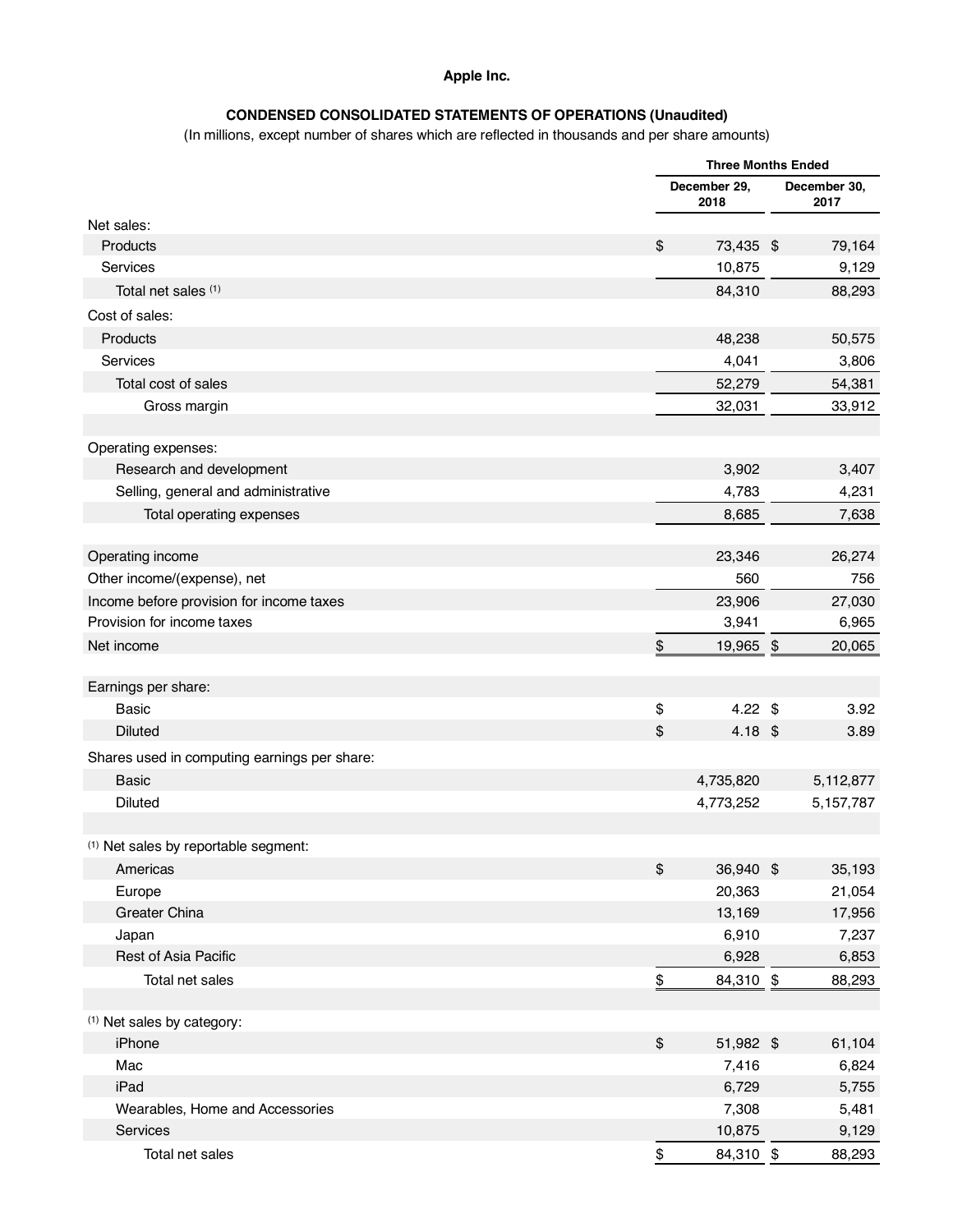### **Apple Inc.**

## **CONDENSED CONSOLIDATED BALANCE SHEETS (Unaudited)**

(In millions, except number of shares which are reflected in thousands and par value)

|                                                                                     | December 29,<br>2018 | September 29,<br>2018 |
|-------------------------------------------------------------------------------------|----------------------|-----------------------|
| <b>ASSETS:</b>                                                                      |                      |                       |
| Current assets:                                                                     |                      |                       |
| Cash and cash equivalents                                                           | \$<br>44,771 \$      | 25,913                |
| Marketable securities                                                               | 41,656               | 40,388                |
| Accounts receivable, net                                                            | 18,077               | 23,186                |
| Inventories                                                                         | 4,988                | 3,956                 |
| Vendor non-trade receivables                                                        | 18,904               | 25,809                |
| Other current assets                                                                | 12,432               | 12,087                |
| Total current assets                                                                | 140,828              | 131,339               |
| Non-current assets:                                                                 |                      |                       |
| Marketable securities                                                               | 158,608              | 170,799               |
| Property, plant and equipment, net                                                  | 39,597               | 41,304                |
| Other non-current assets                                                            | 34,686               | 22,283                |
| Total non-current assets                                                            | 232,891              | 234,386               |
| <b>Total assets</b>                                                                 | \$<br>373,719 \$     | 365,725               |
|                                                                                     |                      |                       |
| <b>LIABILITIES AND SHAREHOLDERS' EQUITY:</b>                                        |                      |                       |
| <b>Current liabilities:</b>                                                         |                      |                       |
| Accounts payable                                                                    | \$<br>44,293 \$      | 55,888                |
| Other current liabilities                                                           | 36,703               | 33,327                |
| Deferred revenue                                                                    | 5,546                | 5,966                 |
| Commercial paper                                                                    | 11,969               | 11,964                |
| Term debt                                                                           | 9,772                | 8,784                 |
| <b>Total current liabilities</b>                                                    | 108,283              | 115,929               |
| Non-current liabilities:                                                            |                      |                       |
| Term debt                                                                           | 92,989               | 93,735                |
| Other non-current liabilities                                                       |                      |                       |
|                                                                                     | 54,555               | 48,914                |
| Total non-current liabilities                                                       | 147,544              | 142,649               |
| <b>Total liabilities</b>                                                            | 255,827              | 258,578               |
| Commitments and contingencies                                                       |                      |                       |
| Shareholders' equity:                                                               |                      |                       |
| Common stock and additional paid-in capital, \$0.00001 par value: 12,600,000 shares |                      |                       |
| authorized; 4,729,803 and 4,754,986 shares issued and outstanding, respectively     | 40,970               | 40,201                |
| Retained earnings                                                                   | 80,510               | 70,400                |
| Accumulated other comprehensive income/(loss)                                       | (3,588)              | (3, 454)              |
| Total shareholders' equity                                                          | 117,892              | 107,147               |
| Total liabilities and shareholders' equity                                          | \$<br>373,719 \$     | 365,725               |